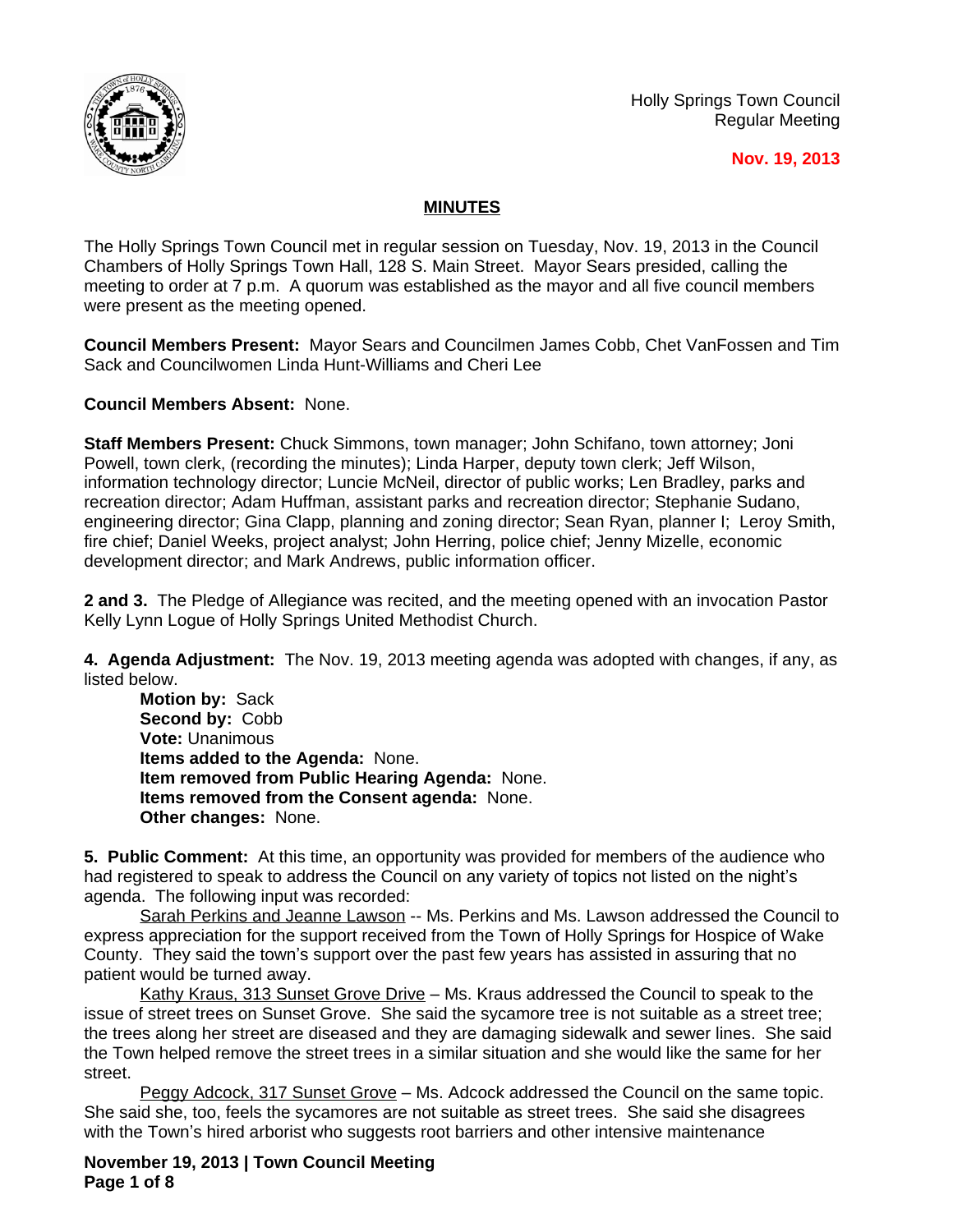measures would keep problems caused by the trees under control.

Ms. Adcock went on to say that she felt the Town might be responsible since officials are aware that the trees are damaging to sidewalks and because she thinks the town approved the use of the sycamore trees.

Anora Ackermann, 304 Sunset Grove - Ms. Ackermann yielded the floor to other speakers, saying that Ms. Adock and Ms. Kraus had communicated her similar position.

Stephen Grantham, 109 Sunset Grove – Mr. Grantham said he felt the Town admitted its culpability when it replaced the sycamore trees on Kingsport Drive in 2008. He asked the Council to stick with that precedent and assist with the same problem on Sunset Grove.

**6a. Holly Springs Baptist Church Waiver Request –** Mr. Sam Clark and Alex Clark explained that this request is for waiver of fees to install playground equipment at Holly Springs Baptist Church. Alex is working on his Eagle Scout designation and plans to build a Noah's Ark playground structure. The project would require a variance from the Board of Adjustment and fees. He asked that the variance application and building permit fees be waived.

**Action:** The Council approved a motion to grant a waiver of all fees related to the construction and installation of playground equipment at Holly Springs Baptist Church by Alex Clark

**Motion By:** VanFossen **Second By:** Cobb **Vote:** Unanimous.

.

**6b. Urban Horticulture Task Force –** Jerry DeWitt of the Holly Springs Food Cupboard and Garden Club and Ken Henke of the Garden Club addressed the Council on the topic of urban horticulture. Mr. DeWitt said the Town has an opportunity to establish a creative new urban horticulture and agricultural program to impact our community, water, soil and green resources, youth, seniors and economic development.

He said integrated visioning and long-range town planning could lead to model programs of awareness, education, and service in urban horticulture and agriculture benefitting Holly Springs and our citizens in the decade ahead.

After his presentation, he outlined some next suggested goals that the hoped the Council would endorse:

- Citizen visioning in 2014-15
- Town commitment and goals in 2015
- Implementation in 2016
- Evaluation in 2017-2018
- Goals attained in 2020

In closing, he asked the Council to commit to a 2020 visioning process through a citizendriven leadership task force.

**Action:** None at this time.

**7a. Public Hearing: Holly Springs / Apex Annexation Agreement Line –** Mr. Simmons said the towns of Holly Springs and Apex both endorsed the adoption of a revised annexation agreement line Aug. 20 after holding public hearings on the matter. Since the annexation agreement line extends further than three miles from the corporate limits of Holly Springs and Apex, the Wake County Board of Commissioners was required by General Statute to approve the agreement line.

He said the endorsed line modified the properties owned by Wake County for the South Wake Landfill from being on Apex's side of the agreement line to Holly Springs' side. Since there are a couple buildings on these properties that currently obtain water and sewer utilities from Apex, Wake County was concerned about any new buildings having to obtain such services from Holly Springs and the challenges that this would incur. The County proposed a modification to the agreement line endorsed by both Holly Springs and Apex.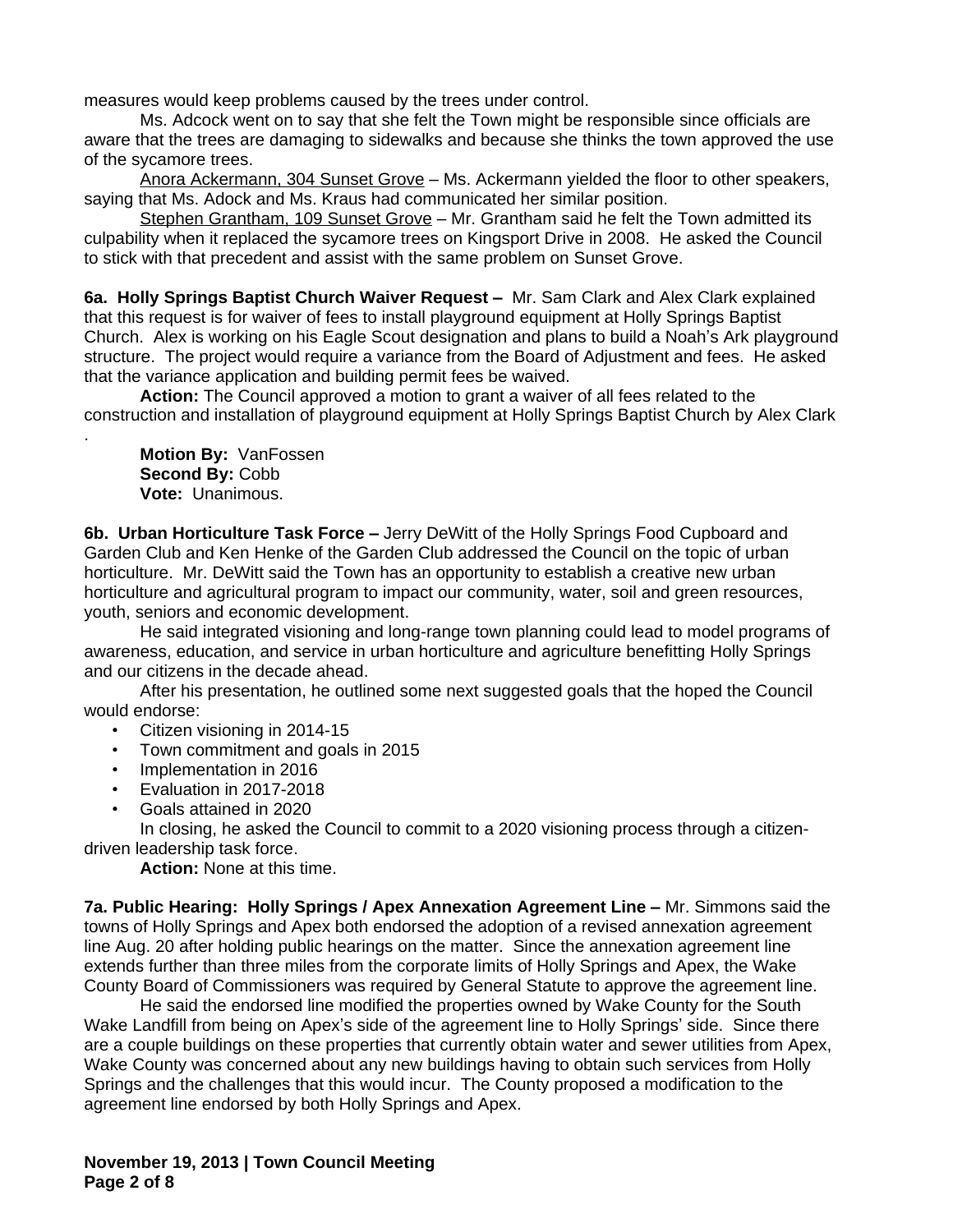The managers from Wake County, Apex and Holly Springs have met and have agreed upon a revision to the agreement line that would maintain this portion of the South Wake Landfill on the Apex side of the agreement line. Wake County Board of Commissioners approved the adoption of an Annexation and Urban Services Agreement line between Holly Springs and Apex at their meeting Oct. 7.

Mr. Simmons said since the approved line by Wake County has modified the line from the original agreement endorsed by the Town Council Aug. 20, Council is being requested to once again approve the annexation agreement line as revised.

He said the Apex Town Council also is conducting a public hearing and considering this agreement at its regular meeting Nov. 19. This agreement line, if approved by both municipalities, would be in place for the maximum duration allowed by statute, which is 20 years.

With that explanation completed, Mayor Sears opened the public hearing. The following comments were recorded: None.

There being no comments, the public hearing was closed.

**Action:** The Council approved a motion to adopt Ordinance 13-08.1, approving an annexation agreement which adopts an annexation line between Holly Springs and Apex subject to final review of the town attorney.

**Motion By:** Sack **Second By:** VanFossen **Vote:** Unanimous. *A copy of Ordinance 13-08.1 is attached to these minutes.*

**7b. Public Hearing: Comprehensive Plan Amendment 13-CPA-07 –** Mr. Ryan said the Town has received a request for a Comprehensive Plan Amendment to expand the boundary of the Village District Area Plan (VDAP) and to assign the residential future land use designation to 12.1 acres located along W. Holly Springs Road.

He said the project boundary for this request consists of two parcels - a smaller 2.77-acre parcel and an adjacent 12.1-acre parcel. The 2.77-acre parcel currently is within the VDAP boundary and has a future land use designation of residential. The applicant would like to combine the 2.77-acre parcel with the adjoining 12.1-acre parcel and expand the VDAP boundary in order to create a cohesive project for the combined site. Since the 2.77-acre parcel already is within the VDAP boundary and has a future land use designation of residential, this Comprehensive Plan Amendment request specifically is for the 12.1-acre parcel.

Mr. Ryan said the Planning Board had reviewed the application and recommends approval. With that explanation completed, Mayor Sears opened the public hearing. The following

comments were recorded: None. There being no comments, the public hearing was closed.

**Action:** The Council approved a motion to adopt Resolution 13-46 to approve and enact Comprehensive Plan Amendment #13-CPA-07 to extend the boundary of the Village District Area Plan to incorporate approximately 12.1 acres of Wake County PIN 0649735899, located at 410 W. Holly Springs Road, and to designate the future land use of said property as Residential under the Village District Area Plan, as submitted by JVI Development.

**Motion By:** Sack **Second By:** Cobb **Vote:** Unanimous. *A copy of Resolution 13-46 is attached to these minutes*

**7c. Public Hearing: Rezoning Petition 13-REZ-07 –** Mr. Ryan said the Town has received a request to rezone two parcels of land totaling 14.87 acres from R-15: Residential to R-8 CU: Residential Conditional Use. The properties are situated along W. Holly Springs Road, southeast of the Oak Hall Planned Unit Development, near the intersection with Blalock Street. The project is located within the Village District (following Town Council approval) and the R-8 CU: Residential Conditional Use request would be consistent with the Village District Area Plan.

**November 19, 2013 | Town Council Meeting Page 3 of 8**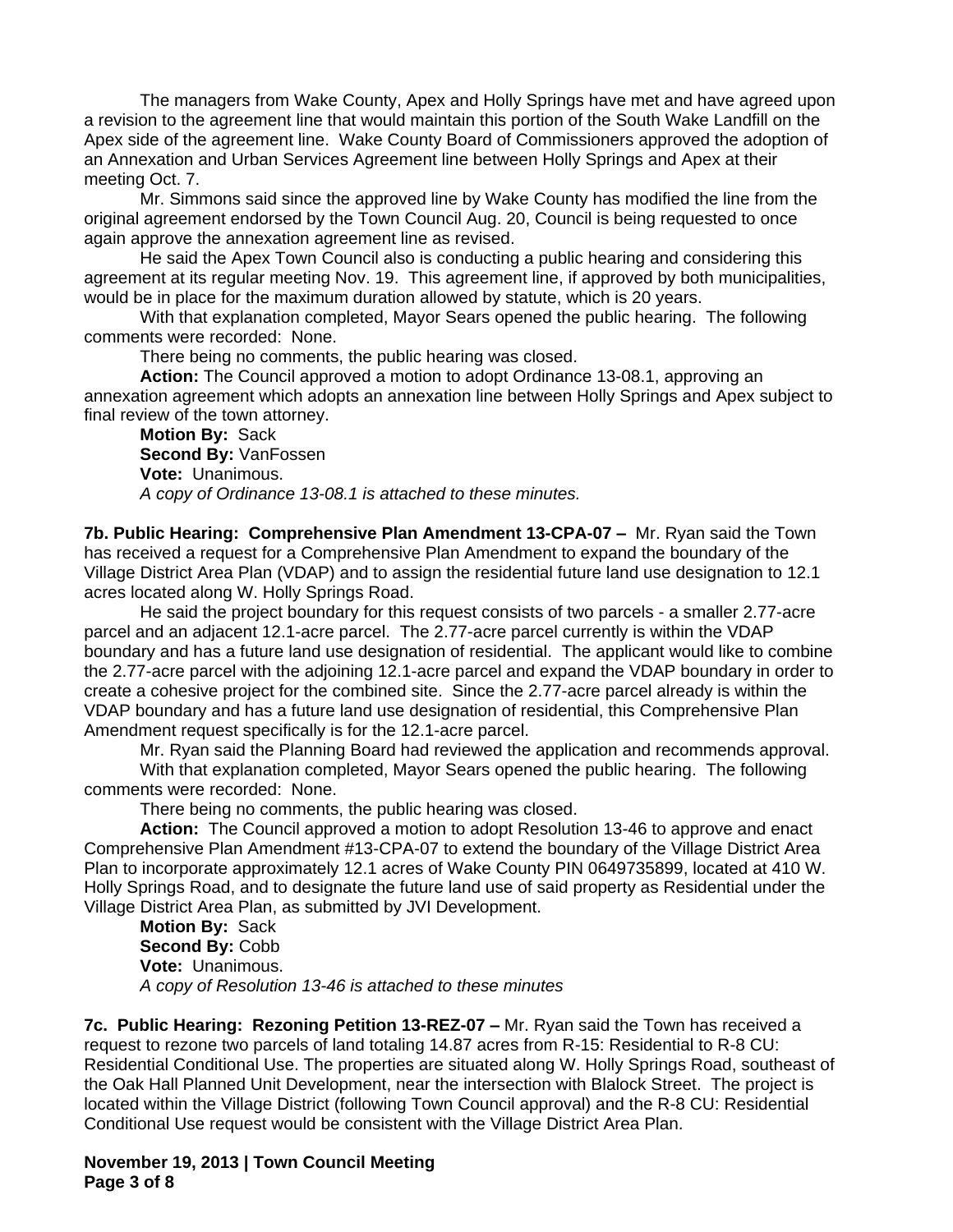He said the petitioner has requested the following conditions be placed on the property:

- 1. The minimum lot size shall be 5,000 square feet.
- 2. The use of vinyl siding shall be prohibited except for accent elements and soffits.
- 3. All homes shall have change in elevation of roof ridge or change in direction of roof ridge.
- 4. All homes shall have a foundation landscaping package.
- 5. All homes shall have façade modulation.
- 6. All homes shall have roof overhangs a minimum of 12 inches on all elevations.
- 7. All homes shall have a decorative or carriage style garage door.
- 8. All homes shall have a two car detached garage which shall be set back at least 20 feet from the front façade of the primary dwelling.

Mr. Ryan said zoning conditions are offered by the property owners to be placed on the property and are not required by the Town. A Conditional Use District allows the petitioner to place specific conditions on the property that are more restrictive than the minimum zoning regulations in the Town's Unified Development Ordinance. Once a petitioner has placed such conditions with the Zoning Map Change request, they cannot be removed or modified to reduce the restriction. During the review and consideration process the petitioner may add additional conditions or make the proposed conditions more restrictive, however, additional conditions or regulations cannot be added to the petition by Planning Board or Town Council, nor can either Board request additional conditions.

Mr. Ryan reported that the Planning Board had reviewed the application and recommends approval.

With that explanation completed, Mayor Sears opened the public hearing. The following comments were recorded:

Stuart Jones, 221 N. Salem Street, Apex - Mr. Jones addressed the Council on behalf of the applicant. He said it is a great location but it has some environmental challenges due to a stream. He said R-8 zoning provides for a neo-traditional product.

There being no further comments, the public hearing was closed.

**Action #1:** The Council approved a motion to accept the following statements as being true: *"The requested zone map change from R-15 to R-8 CU is consistent with the Vision of Holly Springs Comprehensive Plan since the Village District Area Plan encourages the development of residential uses and indicates these properties as Residential on the Future Land Use Map. The R-8 CU: Residential Conditional Use District will provide for residential uses in the Village District and will expand upon the already built environment of the Village Core."*

**Motion By:** Williams **Second By:** Cobb **Vote:** Unanimous.

**Action #2:** The Council approved a motion to adopt Ordinance 13-REZ-07 to approve Zone Map Change Petition #13-REZ-07 to change the zoning of 14.87 acres of Wake County PIN # 0649735899 and 0649739880 from R-15: Residential to R-8 CU: Residential Conditional Use as requested by JVI Development with the following zoning conditions offered by the petitioner:

- 1. The minimum lot size shall be 5,000 square feet.
- 2. The use of vinyl siding shall be prohibited except for accent elements and soffits.
- 3. All homes shall have change in elevation of roof ridge or change in direction of roof ridge.
- 4. All homes shall have a foundation landscaping package.
- 5. All homes shall have façade modulation.
- 6. All homes shall have roof overhangs a minimum of 12 inches on all elevations.
- 7. All homes shall have a decorative or carriage style garage door.
- 8. All homes shall have a two car detached garage which shall be set back at least 20 feet from the front façade of the primary dwelling. **Motion By:** Williams **Second By:** Cobb

**November 19, 2013 | Town Council Meeting Page 4 of 8**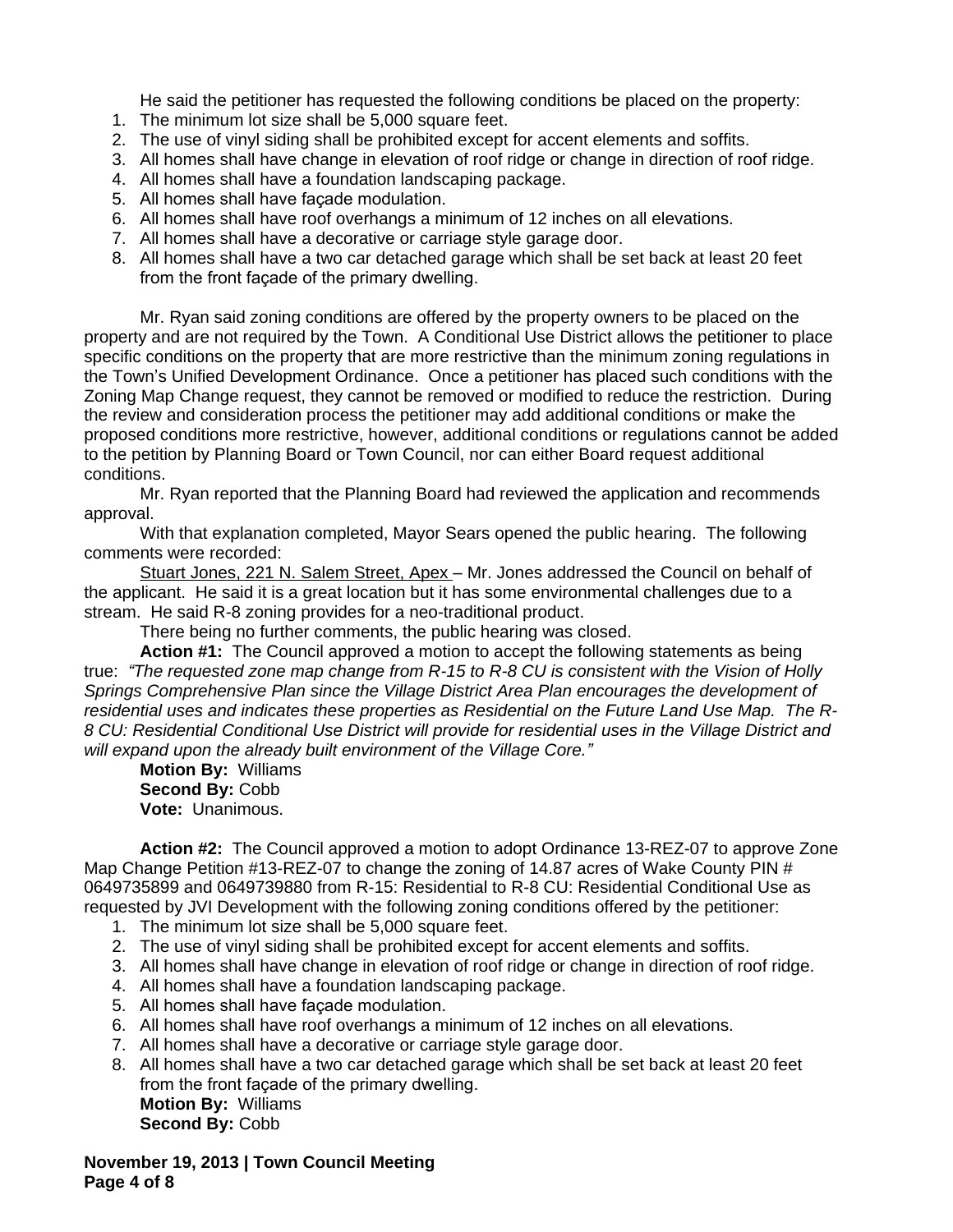**Vote:** Unanimous.

*A copy of Rezoning Ordinance 13-REZ-07 is attached to these minutes.*

**8. Consent Agenda:** The Council approved a motion to approve all items on the Consent Agenda. The motion carried following a motion by Councilman Sack, a second by Councilman Cobb and a unanimous vote. The following actions were affected:

8a. Minutes – The Council approved minutes of the Council's regular meeting held Nov. 5, 2013.

8b. Budget Amendment Report – The Council received monthly report of amendments to the FY 2013-14 budget approved by the town manager. *A copy of the budget amendment report is attached to these minutes.*

8c. City of Wilson Agreement - The Council approved to enter into an agreement with the City of Wilson for fiber records management services.

8d. Surplus Resolution 13-45 – The Council adopted Resolution 13-45 declaring certain personal property surplus to the needs of the town. *A copy of Resolution 13-45 is attached to these minutes.*

**9a. Holly Springs Extraterritorial Jurisdiction** – Ms. Clapp said that earlier this year, the Town of Holly Springs and Town of Apex adopted a new annexation and service area agreement line that has placed some properties that currently are designated as Apex extraterritorial jurisdiction (ETJ) on the Holly Springs side of the agreement line (see attached map.) In an effort to "clean up" the maps and clarify the zoning and future utility providers for these parcels, Wake County Planning, Apex Planning, and Holly Springs Planning all have met and are supporting to change the designations of these parcels from Apex ETJ to Holly Springs ETJ.

In addition, Ms. Clapp said, two other parcels at the intersection of Old Holly Springs-Apex Road and Woods Creek Road that previously were on the Holly Springs side of the old agreement line, and several parcels that are designated as Short-Range Urban Service Area (SRUSA) have been included in this request so that we would not leave a "donut hole" in the zoning in this area.

She said in order for this change to occur, the Town of Apex is adopting a resolution at its Council meeting Nov. 19 to rescind their ETJ designation on these parcels. Upon approval of this request by Apex and acceptance by the Wake County Board of Commissioners, the County has 60 days to place a new designation on these properties. A schedule has been developed that would take this ETJ Extension request through the Wake County ETJ review process and to the Wake County Board of Commissioners Jan. 6, 2014 for public hearing and official determination and then to the Holly Springs Town Council Meeting Jan. 21, 2014 for acceptance by the Town and setting the zoning of these properties.

Holly Springs Planning and Zoning will be holding a public information meeting Nov. 20 for the property owners to explain these changes and to answer questions the residents and property owners may have.

**Action:** The Council approved a motion to adopt Resolution 13-38 requesting that the Wake County Board of Commissioners extend the Town of Holly Springs extraterritorial jurisdiction and authorize staff to submit a request to Wake County designating certain parcels as Holly Springs ETJ.

**Motion by:** Sack **Second by:** Cobb **Vote:** Unanimous. *A copy of Resolution 13- 38 is attached to these minutes.*

**9b. Kite Realty Developer Agreement Amendment – Mr. Schifano said that Kite Realty, as** developers of Holly Springs Towne Center (formerly New Hill Place,) have requested an amendment to the developers agreement to allow a delay in the completion of Section 2 of the new thoroughfare to be named Bennet Knoll Parkway.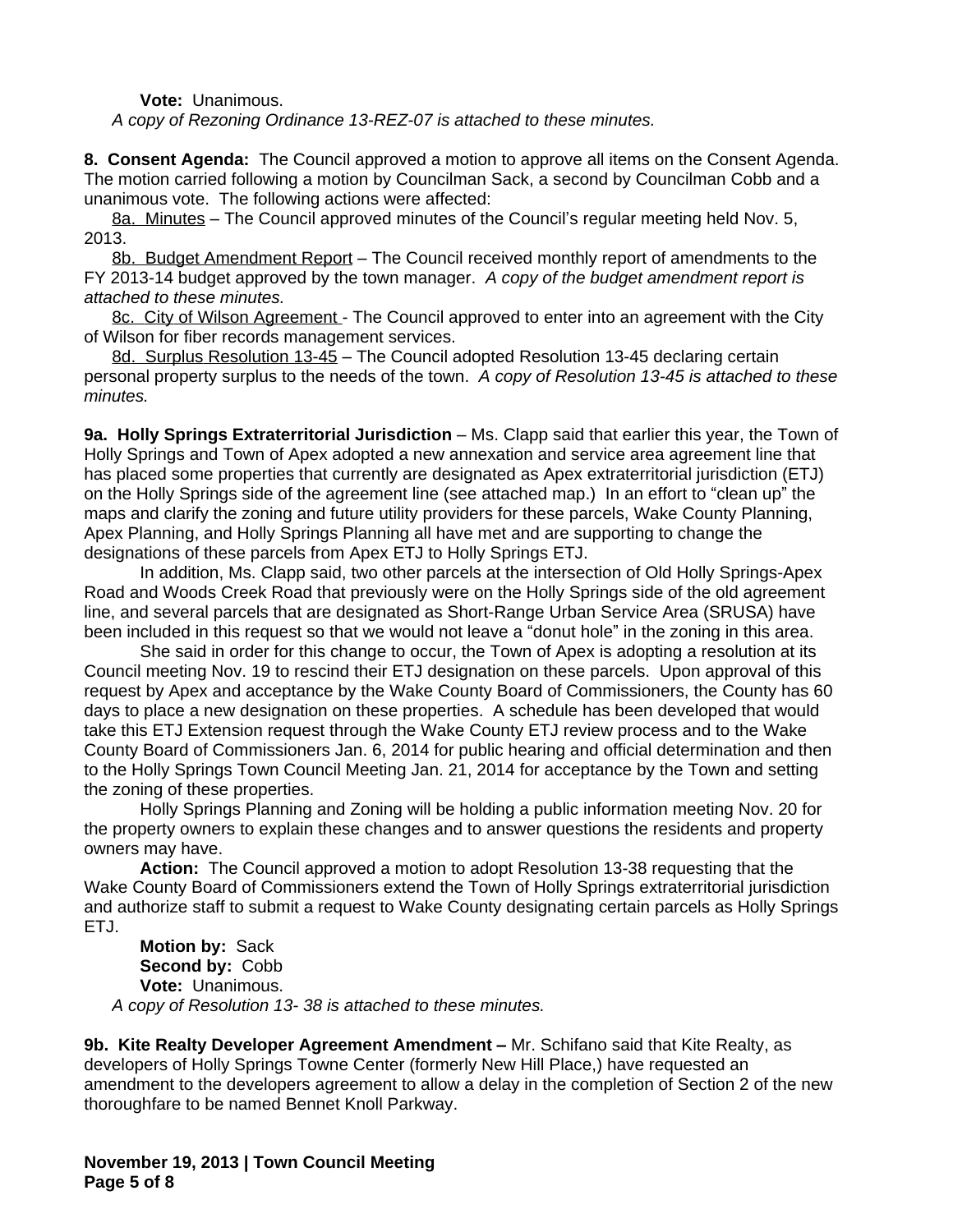This road, labeled initially as "Thoroughfare A" in the original Nov. 15, 2011 agreement, will connect the bypass and Old Holly Springs-Apex Road once it is completed. The original agreement required the developer to install the first section of the road (from the bypass to the interior collector road in the shopping center) within three years of the Target certificate of occupancy, then the remaining section prior to any building in Phase 2.

The developers are seeking this amendment because they anticipate starting Phase 2 building earlier due to demand for the retail space and to begin work on the lengthy construction schedule for the movie theater and bowling alley. This amendment would require them to construct the first section of Bennet Knoll earlier than anticipated. Under the amendment, they would be required to complete the first section prior to any Phase 2 building permit's being issued, then they would have to complete the road any time within 24 months after the first certificate of occupancy in Phase 2. This amendment would allow them to commence construction on buildings in Phase 2 without first having built the entire road.

As a reminder to the town council, there is a cost sharing provision on this road as it has a regional significance. The town agreed in the prior developer agreement to pay \$50,000 per year for 20 years to the developer once the road is fully completed. This repayment provision would be triggered upon final completion of the road.

**Action:** The Council approved a motion to approve an amendment to the Kite Realty developer agreement to delay construction of Section 2 of Bennet Knoll Parkway.

**Motion by:** Cobb **Second by:** Sack **Vote:** Unanimous.

**9c. Holly Springs Business Park Ground Signs –** Ms. Mizelle said that staff has reviewed responses to a request for proposals for the design and construction of two signs for the Holly Springs Business Park and has selected Rodney's Custom Cut Signs for the project.

She said the proposal is for approval of entering into a contract with Rodney's Custom Cut Signs Inc., for two ground signs for Holly Springs Business Park in a contract amount not to exceed \$50,827.

Councilman VanFossen asked if the designs proposed by Rodney's Signs might be a bit too modern and high-tech looking, given the Town's efforts to promote a sort of village and stacked stone type of design in its other sign and architecture.

**Action:** The Council approved a motion to approve entering into a contract with Rodney's Custom Cut Signs Inc. for two ground signs for Holly Springs Business Park in a contract amount not to exceed \$50,827.

**Motion by:** Sack **Second by:** Cobb

**Vote:** The motion carried following a 4-1 vote. Councilmen Cobb and Sack and Councilwomen Williams and Lee voted for the motion. Councilman VanFossen voted against.

**9d. Sunset Grove Street Tree Request –** Mr. Simmons said the Town has received several requests from homeowners along Sunset Grove in Sunset Ridge North to remove a substantial number of existing street trees and possibly replace them with a more suitable species. The residents have hired tree experts to estimate the cost for removal. The homeowners would like for the Town to cover the removal expenses to assist them in removing the sycamore species trees and planting another species - not specified.

Mr. Simmons said staff from Public Works, Engineering, and Planning and Zoning have conducted research into the history of street trees, the Sunset Ridge North subdivision, previous neighborhood street tree modifications, and hired an independent arborist to evaluate the quality and health of the street trees along Sunset Grove.

He and Mr. Schifano explained why street trees are required and gave some history of how some trees have been replaced. Some trees were replaced on Kingsport Drive a few years ago after roots began to push up segments of sidewalk. They were not replaced because the trees

**November 19, 2013 | Town Council Meeting Page 6 of 8**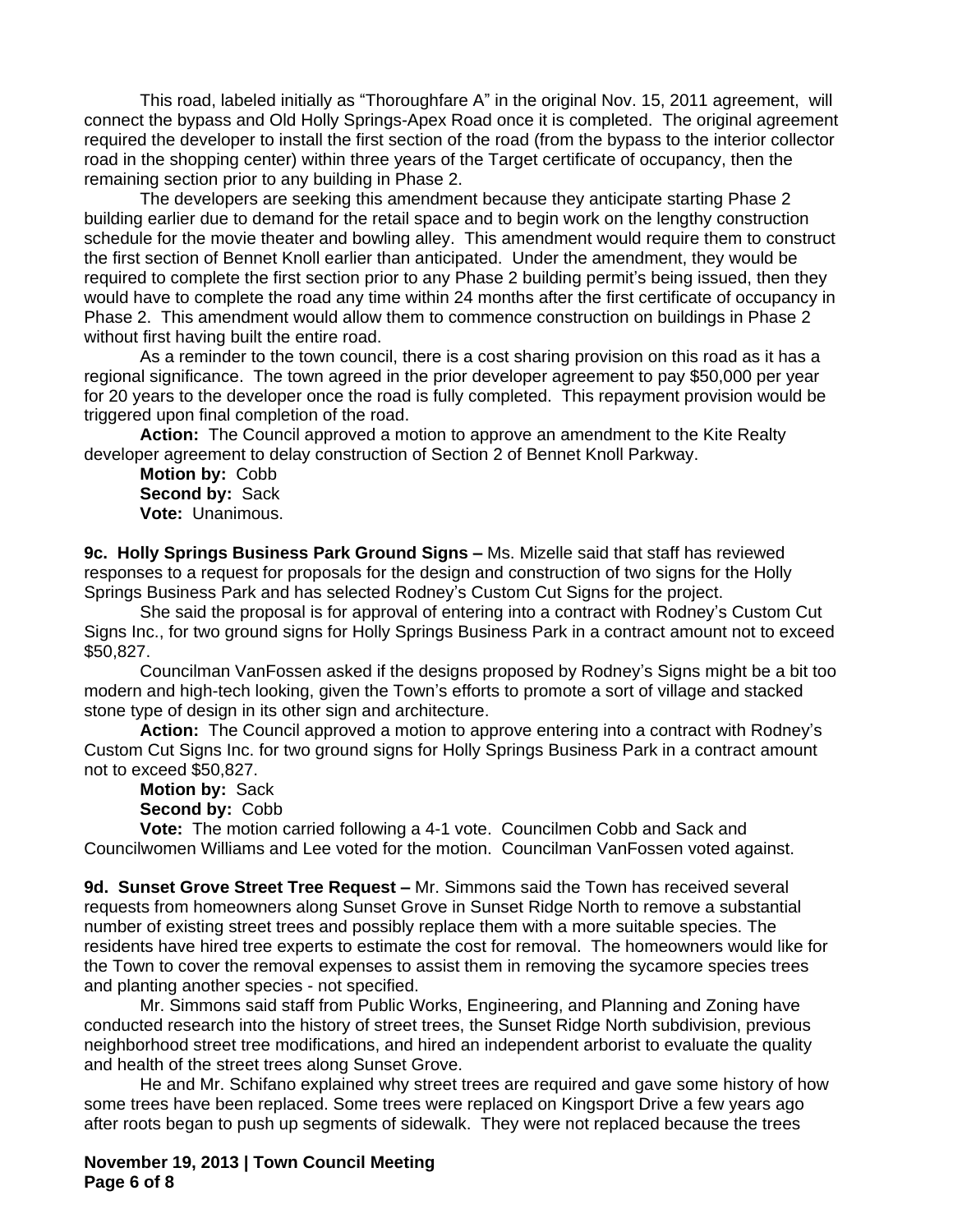were unhealthy or dying.

Councilman Sack, a resident of Sunset Ridge North, said he thinks residents have to take some responsibility for the trees that are in front of their yards. By policy, property owners are to maintain the trees, which beautify their own neighborhoods and properties.

Councilwoman Williams said she agreed because she replaced a street tree in front of her own home.

Councilman Cobb asked if the Town had reached a point where the expense of sidewalk and sewer line repair from errant tree roots was more than the cost of replacing trees.

This is not known since it was done the one time.

Councilman Sack suggested that the town agree to remove the dead trees and maybe the sick ones on Sunset Grove, but not all 70-plus trees as is being requested. He added that perhaps the sick ones could be treated.

Mr. Simmons said the Council seems to have two options:

- To reach a consensus to follow existing policy and not provide financial or manpower assistance for the removal and replacement of street trees along Sunset Grove in Sunset Ridge North; OR
- To assist with the expenses or to provide manpower assistance for the removal and replacement of street trees along Sunset Grove in Sunset Ridge North in an amount not to exceed a certain specified amount.

**Action:** The Council approved no motion. Instead, there was reached a unanimous consensus among members that the Town will follow existing policy and not provide financial or manpower assistance for the removal and/or replacement of street trees along Sunset Grove in Sunset Ridge North.

**9e. Womble Park Synthetic Turf Field Complex -** Mr. Huffman provided information regarding field composition and maintenance of the turf fields at Womble Park. He also provided suggested rules, field layouts, rates, scheduling-open play, field set-up, needs and photos for consideration.

**Action:** The Council approved a motion to approve rules, rates, and open play times for Womble Park - Turf Field Complex as submitted by staff.

**Motion by:** VanFossen **Second by:** Cobb **Vote:** Unanimous.

**10. Other Business:** Councilman VanFossen said the U-Turn in front of South Wake Landfill is covered with dirt and debris and needs to be cleaned up; the Green Oaks Parkway and New Hill Road street sign is knocked down, re reported.

**11. Manager's Report:** None.

**12. Closed Session:** The Council approved a motion to enter Closed Session, pursuant to North Carolina General Statute 143-318.11(a)(4) to discuss an economic development incentive package.

**Motion by:** Sack **Second by:** Cobb **Vote:** Unanimous

## *General Account of Closed Session – Nov. 19, 2013.*

In general, Council received an update from Ms. Mizelle regarding an industry seeking to locate or expand in Holly Springs.

A motion was made agreeing to an incentive package that would match the Wake County incentive offer, and a motion was made to seal those minutes until such time as the purpose allowing the closed session would no longer be frustrated by release of the information.

**November 19, 2013 | Town Council Meeting Page 7 of 8**